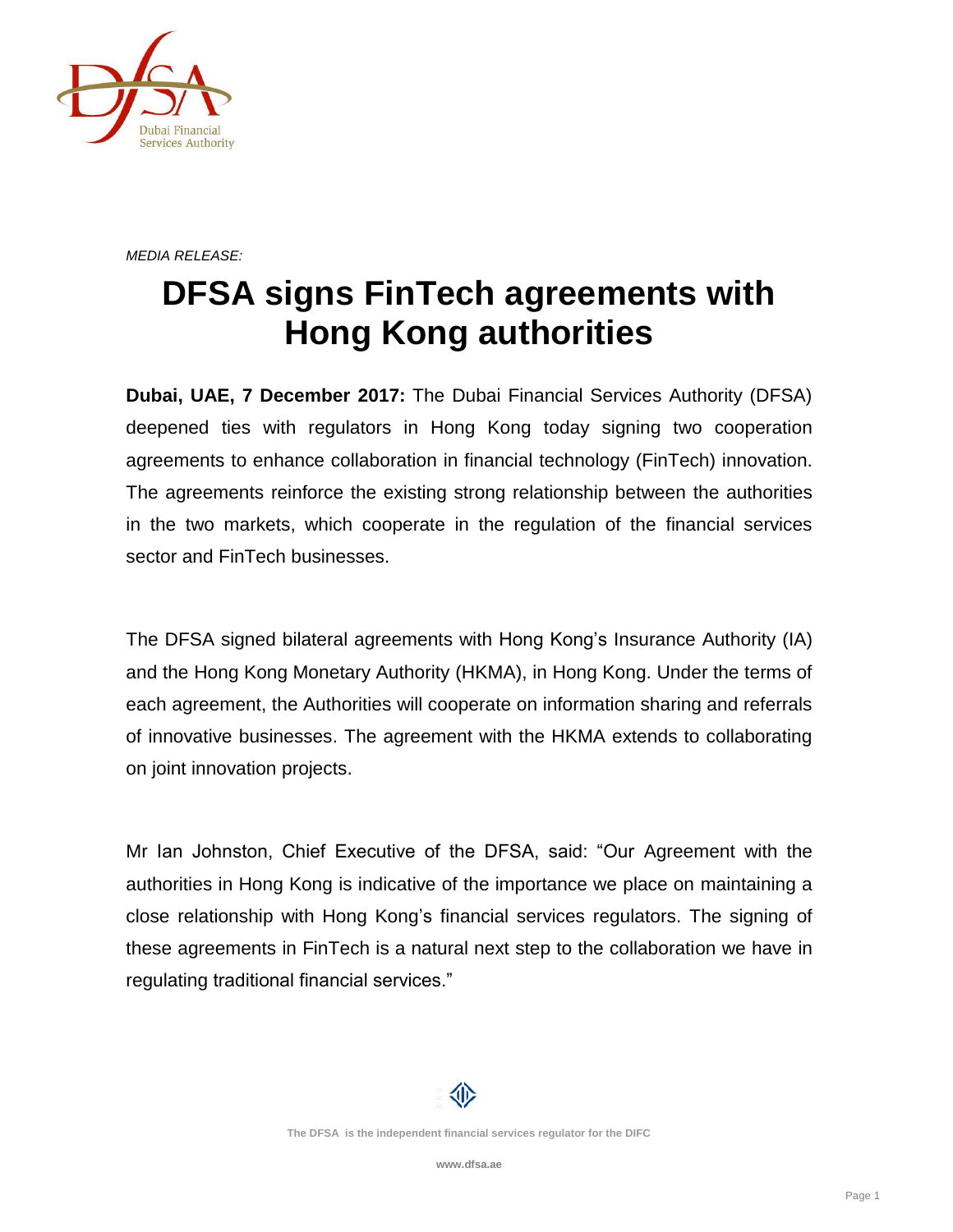

The agreements follow the signing of a similar cooperation agreement between the DFSA and Hong Kong's Securities and Futures Commission in August. It means that the DFSA now has agreements in place with all three financial counterparts in the Special Administrative Region.

Mr John Leung, Chief Executive Officer of the IA, said: "The IA takes proactive steps in strengthening collaboration with other jurisdictions in FinTech development. The agreement with DFSA signifies closer cooperation between the two authorities in fostering and creating business opportunities for FinTech firms on a global reach. The IA will consider signing similar cooperation agreements with insurance regulators in other jurisdictions."

Shu-Pui Li, Executive Director of the HKMA, said: "The cooperation agreement with DFSA showcases our efforts to work with the international FinTech community to facilitate the healthy development of the FinTech ecosystem. The HKMA will continue to explore potential collaboration opportunities with other authorities to support the upgrading of our banking system towards the higher level of Smart Banking."

These latest FinTech cooperation agreements form part of the DFSA's innovation strategy, which complements the National Innovation Strategy, as set out by UAE Vice President, Prime Minister and Ruler of Dubai, His Highness Sheikh Mohammed Bin Rashid Al Maktoum, to make the UAE a global hub for innovation. In August, the DFSA launched the first tailored regime for loan and investment crowdfunding platforms in the GCC. In May, the DFSA launched its Innovation

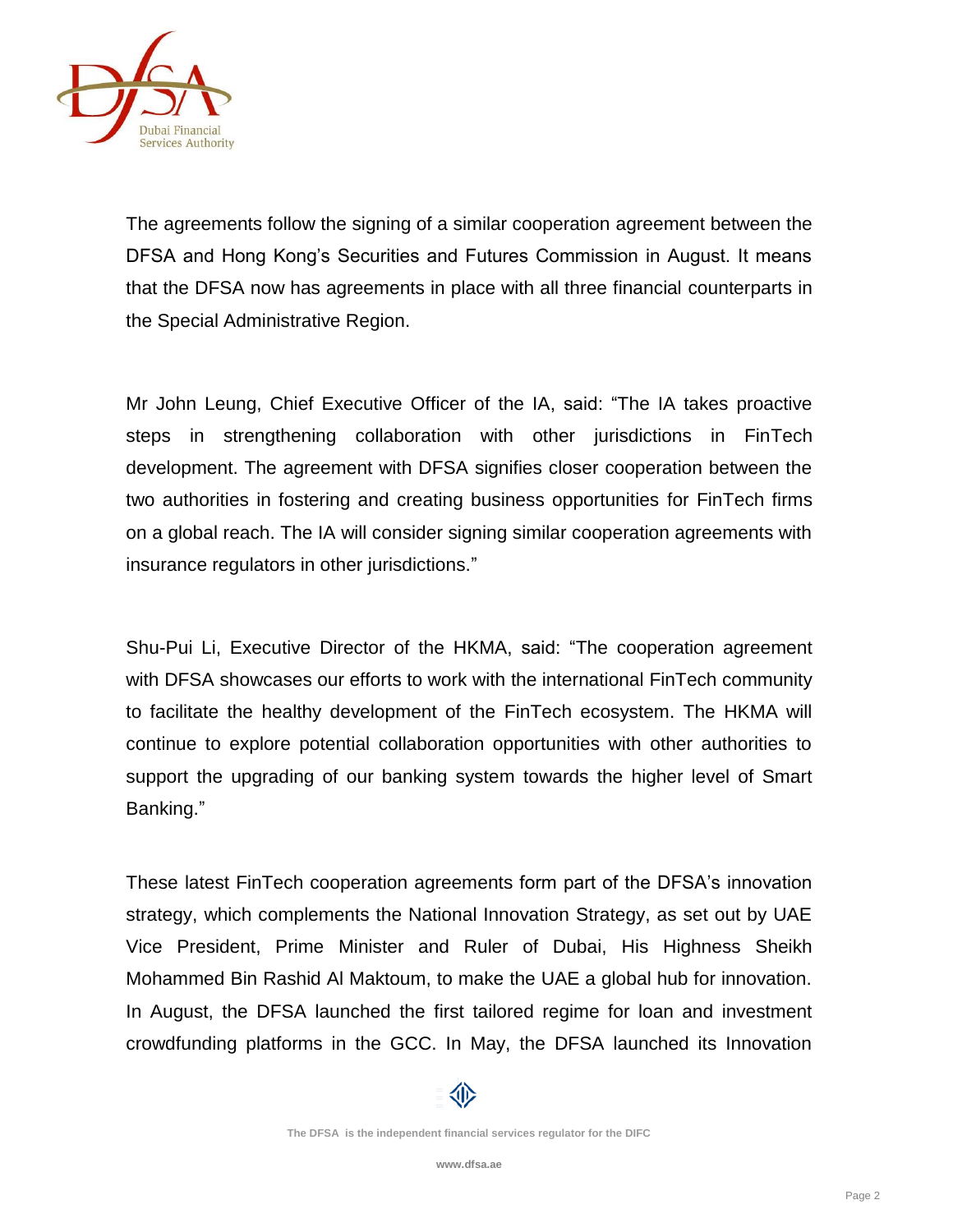

Testing Licence, a special class of financial services licence that allows FinTech firms to develop and test innovative FinTech concepts in or from the DIFC.

**- Ends -**

**For further information please contact:** Corporate Communications Dubai Financial Services Authority Level 13, The Gate, West Wing Dubai, UAE Tel: +971 (0)4 362 1613 Email[: DFSAcorpcomms@dfsa.ae](mailto:DFSAcorpcomms@dfsa.ae) [www.dfsa.ae](http://www.dfsa.ae/)

## **Editor's notes:**

**The Dubai Financial Services Authority (DFSA)** is the independent regulator of financial services conducted in or from the Dubai International Financial Centre (DIFC), a purpose-built financial free-zone in Dubai. The DFSA's regulatory mandate covers asset management, banking and credit services, securities, collective investment funds, custody and trust services, commodities futures trading, Islamic finance, insurance, an international equities exchange and an international commodities derivatives exchange. In addition to regulating financial and ancillary services, the DFSA is responsible for supervising and enforcing Anti-Money Laundering (AML) and Combating the Financing of Terrorism (CFT) requirements applicable in the DIFC. The DFSA has also accepted a delegation of powers from the DIFC Registrar of Companies (RoC) to investigate the affairs of DIFC companies and partnerships.

**Ian Johnston** was appointed as Chief Executive of the DFSA in June 2012. Mr Johnston joined the DFSA in November 2006, as a Managing Director, to head the Policy and Legal Services Division.

Mr Johnston was admitted to practice Law in Australia in the early 1980s and has spent most of his career in the private sector. He held a number of senior positions within the financial sector and was CEO of one of Australia's major Trustee Companies. During that time, Mr Johnston played a leading role in the Trustee industry and served on the National Council of the Trustee Corporations Association.

In 1999, Mr Johnston joined the Australian Securities and Investments Commission where he held the position of Executive Director, Financial Services regulation, and spent several terms as an acting Commissioner. In